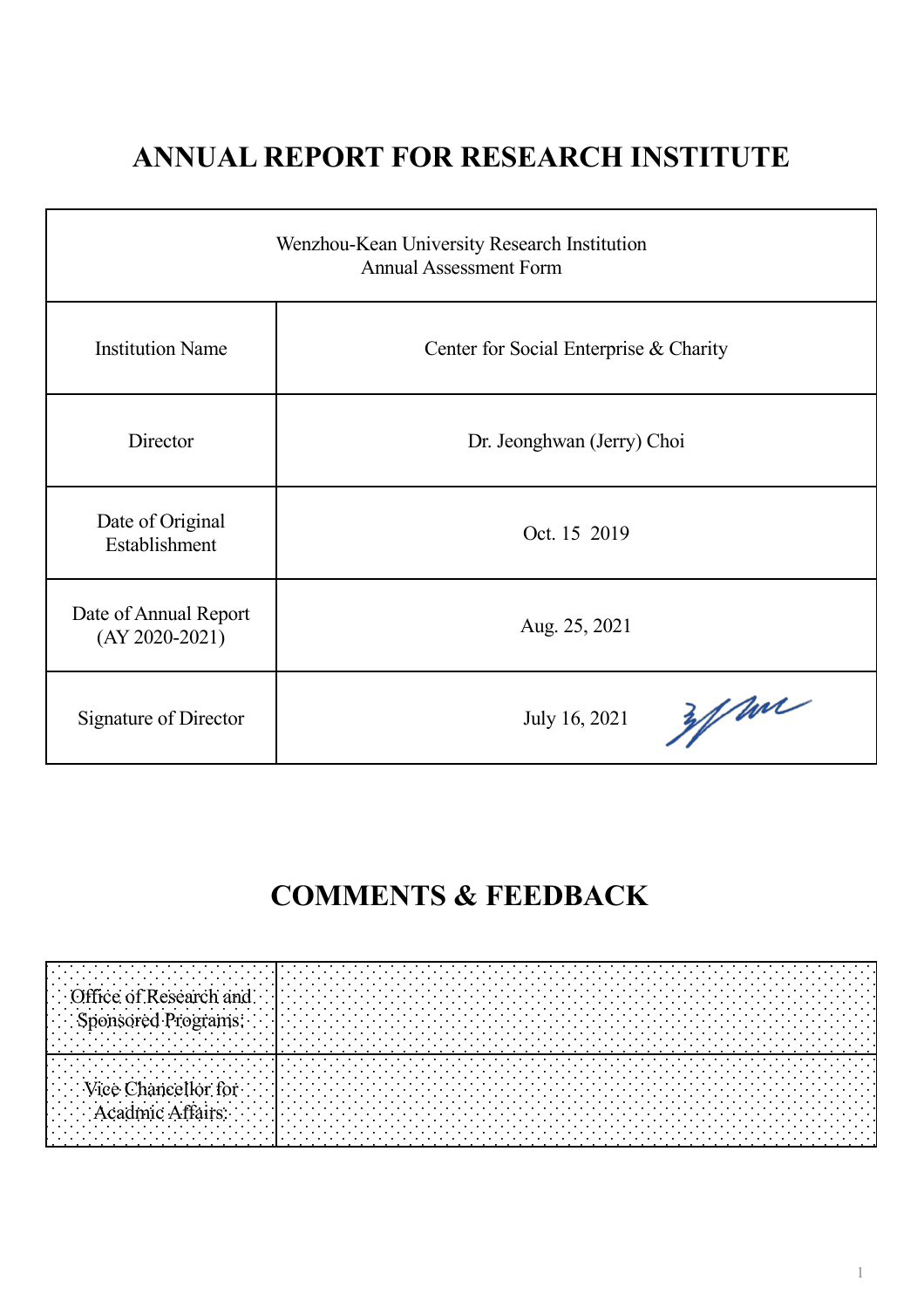| <b>Initial Goals (AY 2019-2020)</b>                      |                                                                                                                                                                                                                                                                                                                                                                                                                                                                                                                                                                                                                                                                                                                                                                                                  |  |  |  |
|----------------------------------------------------------|--------------------------------------------------------------------------------------------------------------------------------------------------------------------------------------------------------------------------------------------------------------------------------------------------------------------------------------------------------------------------------------------------------------------------------------------------------------------------------------------------------------------------------------------------------------------------------------------------------------------------------------------------------------------------------------------------------------------------------------------------------------------------------------------------|--|--|--|
|                                                          | Institution established in 2020 please refer to your application form.                                                                                                                                                                                                                                                                                                                                                                                                                                                                                                                                                                                                                                                                                                                           |  |  |  |
|                                                          | Institution established before 2020 please refer to your 2020 annual assessment form.                                                                                                                                                                                                                                                                                                                                                                                                                                                                                                                                                                                                                                                                                                            |  |  |  |
|                                                          | <b>Member List</b>                                                                                                                                                                                                                                                                                                                                                                                                                                                                                                                                                                                                                                                                                                                                                                               |  |  |  |
|                                                          | Position at<br><b>Position</b> at<br>Date of<br>Gender<br>Name<br>Contact<br><b>WKU/Educational</b><br>birth<br>Institution<br><b>Background</b>                                                                                                                                                                                                                                                                                                                                                                                                                                                                                                                                                                                                                                                 |  |  |  |
|                                                          | Male<br>09/08/1971<br>Jeonghwan<br>jechoi@kean.edu<br>Program Coordinator of<br>Director<br>Choi<br><b>MGM/MKT/GBUS</b>                                                                                                                                                                                                                                                                                                                                                                                                                                                                                                                                                                                                                                                                          |  |  |  |
|                                                          | Male<br>03/27/1955<br>Rob Kim<br>Partner & Researche<br>marieri@kean.edu<br>Assistant Professor.<br><b>Global Business</b><br>Majeriso<br>07/01/1977<br>Jing Ma<br>Female<br><u>jinma@kean.edu</u><br>Assistant Professor.<br>Partner & Researche                                                                                                                                                                                                                                                                                                                                                                                                                                                                                                                                                |  |  |  |
|                                                          | Management<br>Female<br>07/11/1979<br>Assistant Professor,<br>Partner & Researche<br>Sookseeine<br><u>solee@kean.edu</u>                                                                                                                                                                                                                                                                                                                                                                                                                                                                                                                                                                                                                                                                         |  |  |  |
|                                                          | Male<br>jokim@kean.edu<br><b>Assistant Professor</b> ,<br>Partner & Researcher<br>Jonem<br>Kim<br>Management                                                                                                                                                                                                                                                                                                                                                                                                                                                                                                                                                                                                                                                                                     |  |  |  |
|                                                          | Male<br>Changil<br>cchae@kean.edu<br>Assistant Professor,<br><b>Partner &amp; Researcher</b><br>Chae<br>Management                                                                                                                                                                                                                                                                                                                                                                                                                                                                                                                                                                                                                                                                               |  |  |  |
|                                                          | Male<br>N/A<br>Dan Austin<br><u>daustin@kean.edu</u><br>Assistant Professor,<br>Partner & Researcher<br><b>Business Law</b>                                                                                                                                                                                                                                                                                                                                                                                                                                                                                                                                                                                                                                                                      |  |  |  |
| Team Building:                                           | Male<br>N/A<br>Hasan<br>hbaklaci@kean.edu<br>Assistant Professor<br>Partner & Researche<br>Baklaci<br>Finance<br><b>Jianing</b><br>Female<br>N/A<br><u>izhang Sikoan.edu</u><br>Assistant Professor.<br>Partner & Researche                                                                                                                                                                                                                                                                                                                                                                                                                                                                                                                                                                      |  |  |  |
|                                                          | Zhang<br>Finance<br>Stephen<br>Male<br>N/A<br>Assistant Professor,<br>Partner & Researcher<br>sowuspan@kean.edu                                                                                                                                                                                                                                                                                                                                                                                                                                                                                                                                                                                                                                                                                  |  |  |  |
|                                                          | Owusu<br>Accounting                                                                                                                                                                                                                                                                                                                                                                                                                                                                                                                                                                                                                                                                                                                                                                              |  |  |  |
|                                                          | Two new faculty members at WKU CBPM will be participating the CSEC from<br>2020 Fall.<br>Their expertise in Macroscopic study in "Good business" and "Data Analytics"<br>will excavate another level of knowledge. (Jongmin Kim & Chungil Chae)                                                                                                                                                                                                                                                                                                                                                                                                                                                                                                                                                  |  |  |  |
| On-going Research<br>Project:                            | Choi, J., Kim, K., Jeong, B., Majerison, R., Lee, S., Vaccaro, V. (2021). An<br>Integrative Approach to Social Entrepreneurial Intention: Impacts of<br><b>Environmental and Personal Factors</b><br>Choi, J., Kim, K, Jeong, B., Majerison, R., Lee, S., Vaccaro, V. (2021). Gender<br>Differences in Impacts of Morality and Positivity on Social Entrepreneurial<br>Intention<br>Choi, J., Kim, K., Jeong, B., Majerison, R., Lee, S., Vaccaro, V. (2021).<br>Integrative Approach to Gender Difference in Developing Social Entrepreneurial<br>Intention                                                                                                                                                                                                                                     |  |  |  |
| Activities on                                            | Those research outcomes will be dissemintated in the top-tier journals.                                                                                                                                                                                                                                                                                                                                                                                                                                                                                                                                                                                                                                                                                                                          |  |  |  |
| Academic and                                             | Those research outcomes will be dissemintated in the top-tier conference.                                                                                                                                                                                                                                                                                                                                                                                                                                                                                                                                                                                                                                                                                                                        |  |  |  |
| Science                                                  | Those research outcomes will be introduced and shared via CBPM Social Media                                                                                                                                                                                                                                                                                                                                                                                                                                                                                                                                                                                                                                                                                                                      |  |  |  |
| Popularization:<br>External                              | Lab through multiple Social Network Servies                                                                                                                                                                                                                                                                                                                                                                                                                                                                                                                                                                                                                                                                                                                                                      |  |  |  |
| Cooperation and<br>Service:                              | Handan Project will be followed-up<br>The 2 <sup>nd</sup> International Impact Investing in Wenzhou                                                                                                                                                                                                                                                                                                                                                                                                                                                                                                                                                                                                                                                                                              |  |  |  |
| Academic<br>Publications and<br>Research<br>Achivements: | Choi, J., Kim, K, Jeong, B., Majerison, R., Lee, S., Vaccaro, V. (2021). An<br>Integrative Approach to Social Entrepreneurial Intention: Impacts of<br><b>Environmental and Personal Factors</b><br>Choi, J., Kim, K., Jeong, B., Majerison, R., Lee, S., Vaccaro, V. (2021). Gender<br>Differences in Impacts of Morality and Positivity on Social Entrepreneurial<br>Intention<br>Choi, J., Kim, K., Jeong, B., Majerison, R., Lee, S., Vaccaro, V. (2021).<br>Integrative Approach to Gender Difference in Developing Social<br><b>Entrepreneurial Intention</b><br>Rahman, J. M., Jia Lantian and Sultana Rakiba (2021). Business strategy and<br>systematic risk: Evidence from China. Journal of Corporate Accounting &<br>Finance. Wiley Periodicals LLC.<br>(Continue)<br>$\overline{2}$ |  |  |  |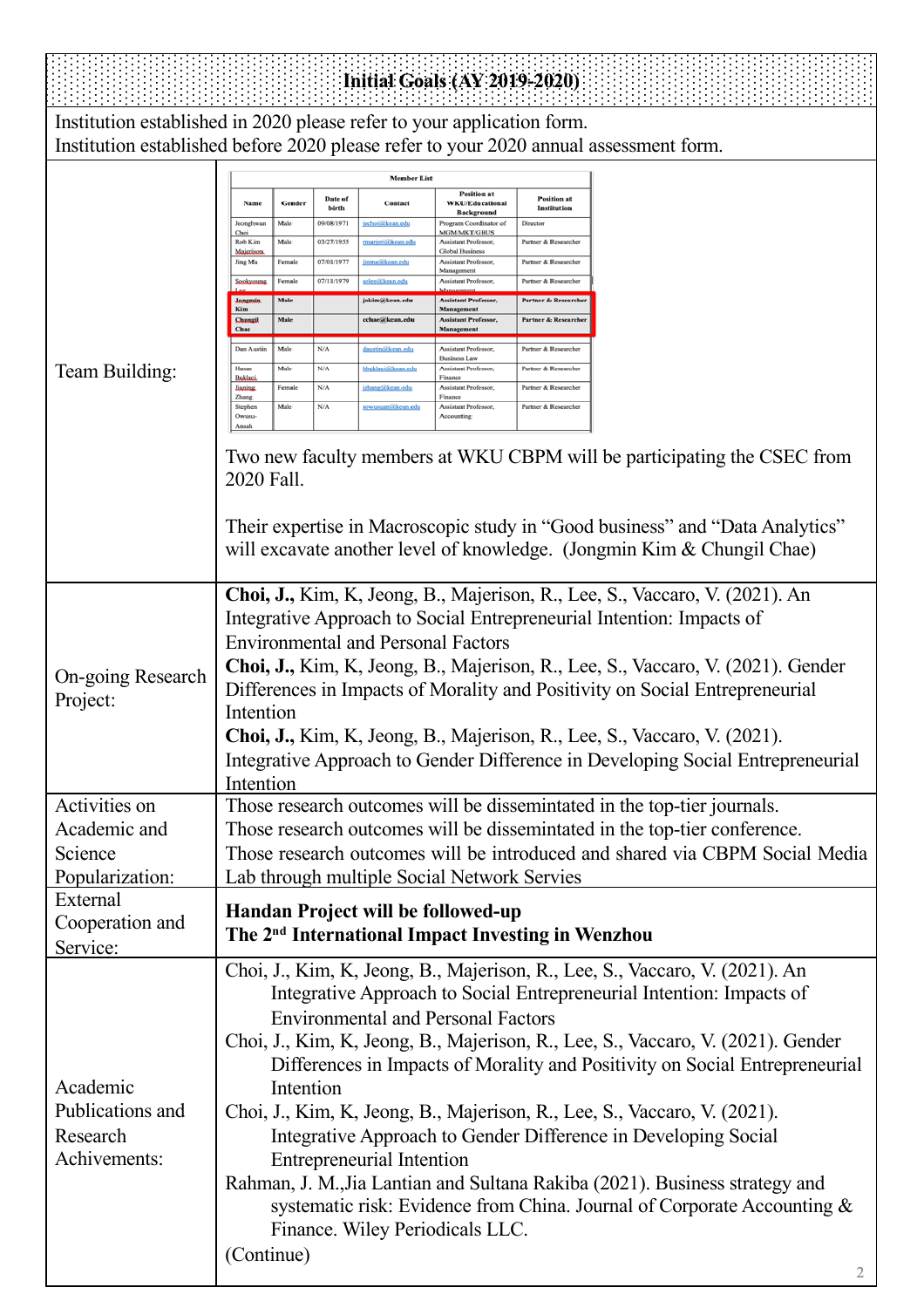|                  | Initial Goals (AY 2019-2020)                                                                                                                     |
|------------------|--------------------------------------------------------------------------------------------------------------------------------------------------|
|                  | Rahman, J. M., & Liu, R. (2021). Value relevance of accounting information and                                                                   |
|                  | stock price reaction: Empirical evidence from China. Available at SSRN                                                                           |
|                  | 3851582.                                                                                                                                         |
|                  | Cahan, S., Lam, B. M., Li, L. Z., & Rahman, M. J. (2021). Information                                                                            |
|                  | environment and stock price synchronicity: Evidence from auditor                                                                                 |
|                  | characteristics. International Journal of Auditing.                                                                                              |
|                  | Rahman, J. M., & Yilun, L. (2021). Firm Size, Firm Age, and Firm Profitability:                                                                  |
|                  | Evidence from China. Journal of Accounting, Business and                                                                                         |
|                  | Management, 28(1), 101-115.                                                                                                                      |
|                  | Rahman, J. M., & Xiong, N. (2021). Real Earnings Management Through Sales<br>Manipulation and Firm Performance: Evidence from China. Accountancy |
|                  | Business and the Public Interest.                                                                                                                |
|                  | Rahman, M. J., & Marjerison, R. K. (2021). Monopolistic Business Practices:                                                                      |
|                  | Opportunities for Entrepreneurs? The Case of the Big Four Accounting                                                                             |
|                  | Firms. In Entrepreneurial Innovation for Securing Long-Term Growth in a                                                                          |
|                  | Short-Term Economy (pp. 16-31). IGI Global.                                                                                                      |
|                  | Rahman, J. M., & Leqi, L. I. (2021). Corporate Social Responsibility (CSR):                                                                      |
|                  | Focus on Tax Avoidance and Financial Ratio Analysis [enter Paper                                                                                 |
|                  | Title]. Accountancy Business and the Public Interest.                                                                                            |
|                  | Rahman, M. J., & Wu, T. (2021). Volatility of other comprehensive income and                                                                     |
|                  | audit fees: evidence from China. International Journal of Disclosure and                                                                         |
| Academic         | Governance, 18(1), 1-15.                                                                                                                         |
| Publications and | Rahman, J. M., & Ying, Y. (2020). The effects of corporate governance and                                                                        |
| Research         | managerial compensation on financial fraud: Evidence from                                                                                        |
| Achivements:     | China. Accountancy Business and the Public Interest.                                                                                             |
|                  | Rahman, J. M., & Marjerison, R. K. (2020). Sustaining competitive advantage                                                                      |
|                  | through good governance and fiscal controls: Risk determinants in internal                                                                       |
|                  | controls. Corporate Ownership & Control.                                                                                                         |
|                  | Rahman, J. M., Ying, Y., Zhu, L., & Ji, P. (2020). What Do We Know About                                                                         |
|                  | Audit Failure So Far?. Accountancy Business and the Public Interest.                                                                             |
|                  | Marjerison, R. K., Rahman, J. M., & Li, Z. (2020). Students' attitudes towards                                                                   |
|                  | distance education: A comparative study between Sino-foreign cooperative                                                                         |
|                  | universities and typical universities in China. Journal of Instructional                                                                         |
|                  | Pedagogies, 25.                                                                                                                                  |
|                  | Rahman, M. J., & Zhao, N. (2020). Information technology capability and firm                                                                     |
|                  | performance in the era of Big Data analytics: Evidence from the United                                                                           |
|                  | States. Journal of Accounting and Management Information Systems.                                                                                |
|                  | Rahman, J. M., Li, P., & Hasan, R. (2020). Determinants of the Adoption of                                                                       |
|                  | Integrated Reports: An International Investigation. Indonesian Journal of<br>Sustainability Accounting and Management, 4(1), 103-113.            |
|                  | Rahman, M. J., & Luo, Y. (2020). Corporate social and financial performance in                                                                   |
|                  | chemical industry in the United States. Indonesian Management and                                                                                |
|                  | Accounting Research.                                                                                                                             |
|                  | Rahman, J. M., & Ding, S. (2020). Measuring intellectual capital efficiency: A                                                                   |
|                  | case of football clubs in the UEFA champion league. Corporate Governance                                                                         |
|                  | and Organizational Behavior Review.                                                                                                              |
|                  |                                                                                                                                                  |
| Additional       |                                                                                                                                                  |
| Activities and   | N/A                                                                                                                                              |
| Achivement:      |                                                                                                                                                  |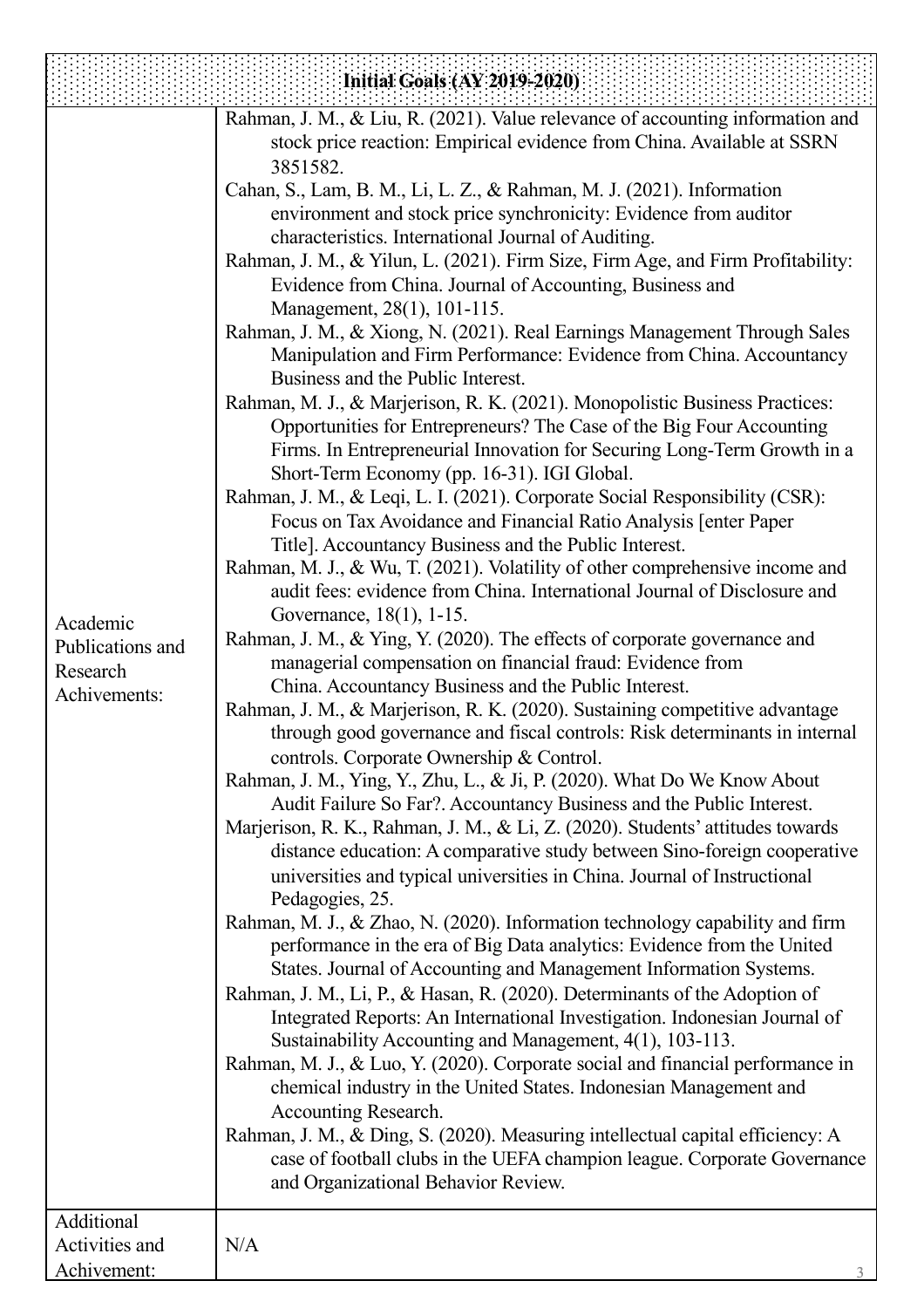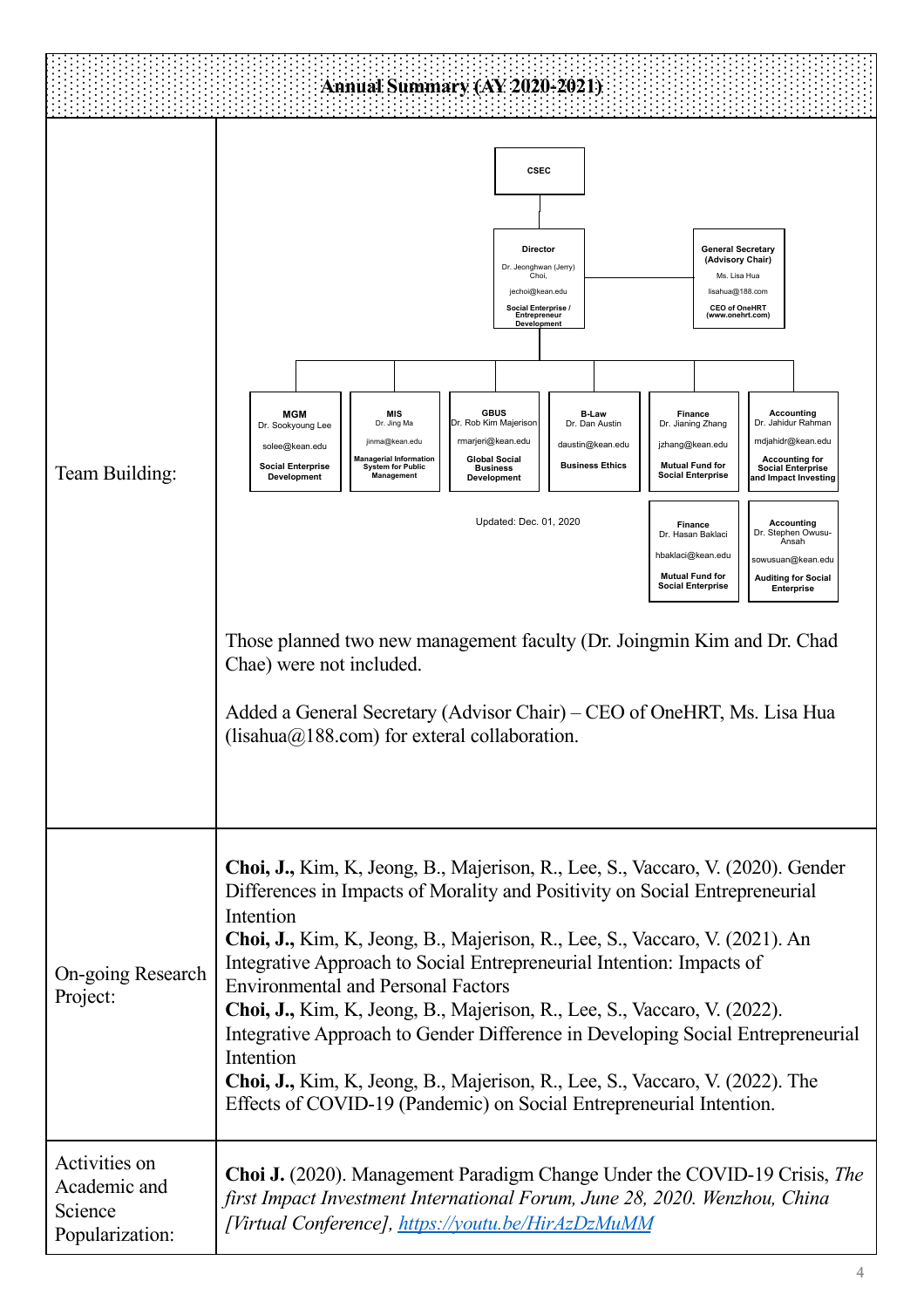|                                                          | Annual Summary (AY:2020-2021) - continue                                                                                                                                                                                                                                                                                                                                                                                                                                                                                                                                                                    |
|----------------------------------------------------------|-------------------------------------------------------------------------------------------------------------------------------------------------------------------------------------------------------------------------------------------------------------------------------------------------------------------------------------------------------------------------------------------------------------------------------------------------------------------------------------------------------------------------------------------------------------------------------------------------------------|
| External<br>Cooperation and<br>Service:                  | 07.02, 2020<br>"Wenzhou Kean University Media Center (Alisa) interviewed with Dr.<br>Jeonghwan (Jerry) Choi to Listen his "Management Paradigm Change Under<br>Covid-19 Crisis" at 2020 Impact Investing International Forum @ Wenzhou.<br>https://youtu.be/wnEgMY61nJw                                                                                                                                                                                                                                                                                                                                     |
|                                                          | June 28, 2020 : The first 2020 Impact Investing Conference in Wenzhou<br>Presented the Management Paradigm Change Under the COVID-19 Crisis (by<br>Dr. Jerry Choi) @ 2020 Impact Investment International Forum: Opportunities<br>and Challenges of Impact Investment Under the COVID19 Crisis, Wenzhou,<br>China (June 28, 2020).                                                                                                                                                                                                                                                                          |
|                                                          | Consulting Service for Wenzhou O-K Innovation Center: Aligning with the<br>purpose of PBL Initiative, WKU CBPM initiated the "Wenzhou OHT-Kean.Town<br>(O-K) Innovation Center" project in Nov. 05, 2020. :<br>https://leadershipcenter.tistory.com/519                                                                                                                                                                                                                                                                                                                                                     |
|                                                          | 2020 Spring Semester: CSEC supported the MGS4999 - Integrative Strategic<br>Management course for PBL for Social Entrepreneurial Activities at O-K<br>Innovation Center. 10 WKU CBPM consulting teams proposed strategic solutions<br>for O-K Innovation center.                                                                                                                                                                                                                                                                                                                                            |
| Academic<br>Publications and<br>Research<br>Achivements: | Choi, J., Kim, K., Jeong, B., Majerison, R., Lee, S., Vaccaro, V. (2021). The<br>Effects of Morality and Positivity on Social Entrepreneurial Intention. Journal of<br>Social Entrepreneurship, Article DOI: 10.1080/19420676.2021.1942960 (In-<br>Printing, Accepted June 13, 2021) [ESCI, Impact Factor 1.61]                                                                                                                                                                                                                                                                                             |
|                                                          | Kim, Kihwan, Park, Meungguk, Choi, Jeonghwan., Jeong, Bokgyo, Lee,<br>Sookyoung (2021). Meta-Analysis on the Antecedents of Social Entrepreneurial<br>Intention in Developing Countries. Northeast Decision Sciences Institute 50th<br>Annual Conference 2021 (Submission ID: 100, Strategy and Organizational<br>Behavior Track, Accepted, Feb. 15, 2021,:<br>https://nedsi.decisionsciences.org/conference, March 26-27, 2021, Virtual<br>Conference, Calhoun Road, Houston, Texas. Program Book (p. 41):<br>https://mail.google.com/mail/u/0/?ibxr=0#sent/QgrcJHsbdJmgPXsbBDgWQQG<br><b>DIDSRdTZhkzQ</b> |
|                                                          | Choi, J., Kim, K., Jeong, B., Majerison, R., Lee, S., Vaccaro, V. (2020). Dynamics<br>of Morality and Positivity in Creating Social Entrepreneurial Intention (ISER<br>Colloquium at Kean University, Sponsored by Center for Social Enterprise and<br>Charity), China Social Enterprise and Impact Investing Forum, Oct. 30, 2020.<br>Wenzhou-Kean University, GEH B-101, 7PM $\sim$ 9PM, Wenzhou,<br>China. Presentation Video: https://youtu.be/UYZBwJDGg0U                                                                                                                                              |
|                                                          | Choi J. (2020). Management Paradigm Change Under the COVID-19 Crisis, The<br>first Impact Investment International Forum, June 28, 2020. Wenzhou, China<br>[Virtual Conference], https://youtu.be/HirAzDzMuMM                                                                                                                                                                                                                                                                                                                                                                                               |
| Additional                                               |                                                                                                                                                                                                                                                                                                                                                                                                                                                                                                                                                                                                             |
| Activities and<br>Achivement:                            | 5                                                                                                                                                                                                                                                                                                                                                                                                                                                                                                                                                                                                           |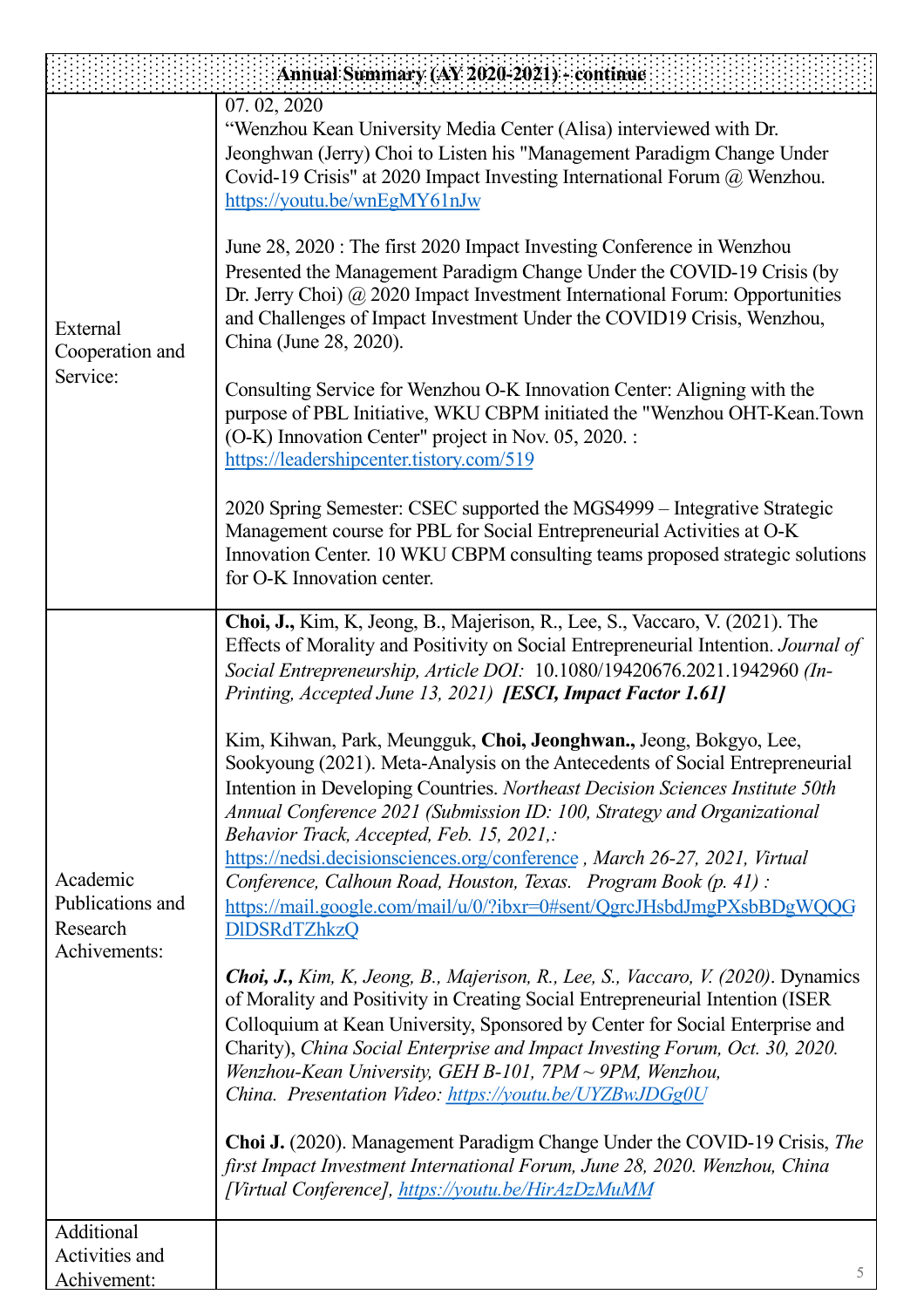